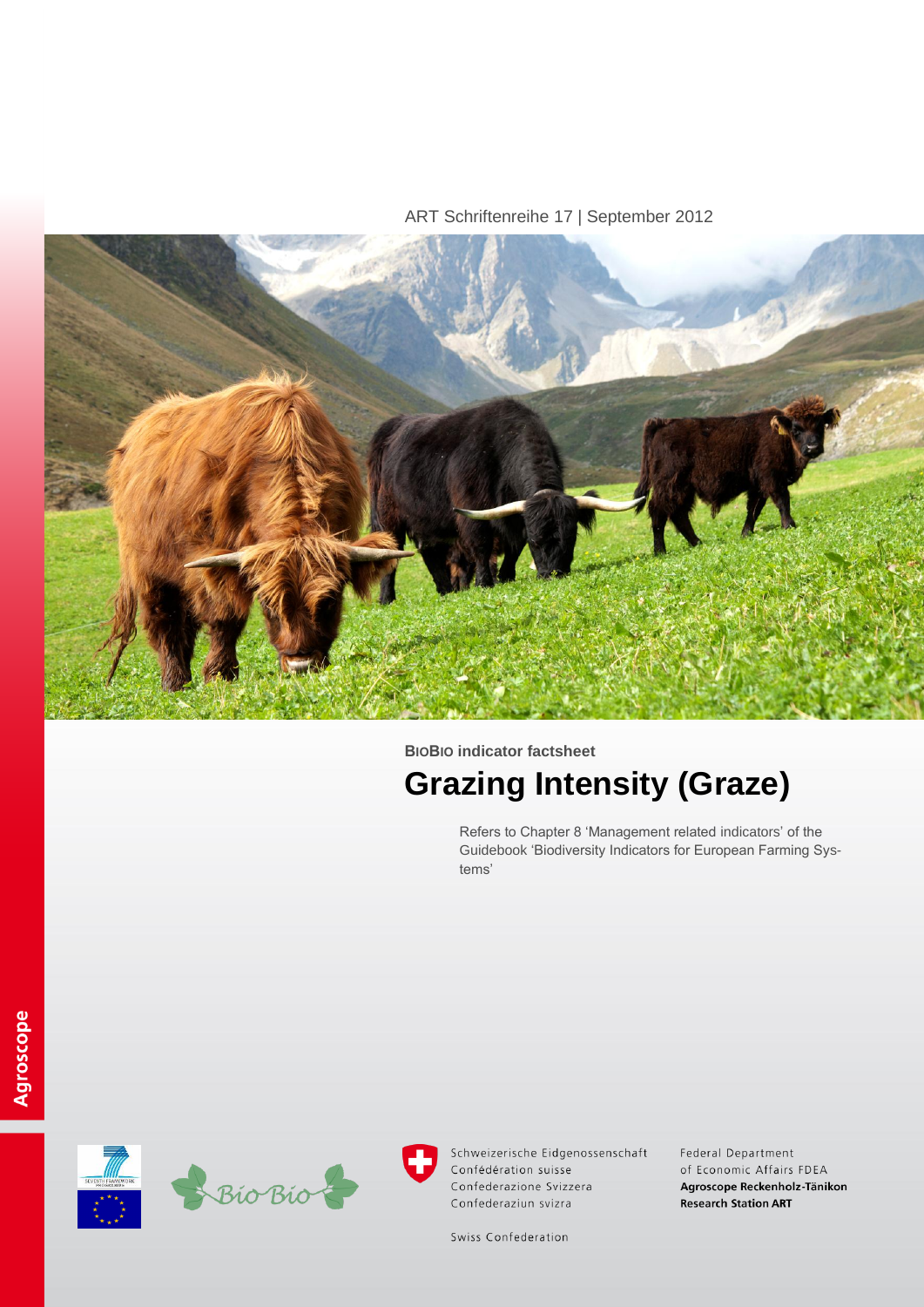# **Grazing Intensity (Graze)**

#### **Description**

This indicator evaluates the intensity of grazing on the pastures of the farm.

**Unit:** Number of livestock units (LU) per hectare grazing area. This **pressure indicator** complements the BioBio indicator 'Average stocking rate' by adding a particular focus on the intensity of utilization of grazing areas. The indicator takes into account the actual time that livestock spends on grazing land.

#### **Surveyor skills**

Data collection can be done by technical staff (farm interviews, retrieval from databases). For data validation, skills in the interpretation of livestock data and corresponding background knowledge are necessary to examine the plausibility of both the input and output variables.

#### **Data collection method**

Data for input variables must be collected in farm interviews according to a questionnaire.

In contrast to the indicator 'Average Stocking Rate', data from official livestock databases may not be sufficient to calculate this indicator because it requires information on the grazing regime on the farm.

### **Calculation method**

Input variables:

- livestock categories (Li)
- livestock units for each livestock category (LUi)
- average number of animals by livestock category on the farm (for one calendar year) (Ni)
- number of days per year that a particular livestock category spent on the farm (di)
- proportion of presence time that a livestock category spent on farm-owned grazing land (gi), e.g. 80% of presence time on grazing land  $= 0.8$
- grazing area on the farm  $(A_q)$ .

## Graze = Σ (N<sup>i</sup> LU<sup>i</sup> d<sup>i</sup> g<sup>i</sup> / 365) / Ag

For the estimation of presence time on grazing land  $(q<sub>i</sub>)$ , a method from the tool [DIALECTE](http://solagro.dialecte.org/) was adopted. Thereby, for each livestock category the average daily hours on grazing land are estimated for each month of the year.

#### **Results from BioBio case studies**

The average for most grazing livestock farms is below 0.5 LU/ha grazing area. Livestock in the German farms was almost entirely kept in stables, except for 2 farms where animals had access to grazing land which is obviously more intensively grazed than on other farms. On the grassland farms in Bulgaria, Switzerland, Norway and Wales, a substantial part of grazing was on the common pastures that are not part of the UAA. This kind of grazing was not accounted for by this indicator.



*Grazing pigs in Spanish Dehesa farms. Photo: Gerardo Moreno, UEX*

#### **Synergies with other indicators**

Synergies exist with the indicator 'Average Stocking Rate' both in data collection and interpretation.

#### **Correlation with other indicators**

'Grazing Intensity' was related to species diversity only in single cases. 'Vascular Plants' decreased with increasing grazing intensity on Hungarian grassland farms. 'Earthworms' increased with intensified grazing on Swiss grassland farms. This relation can be related to an increased dung input by grazing cows.

## **Estimated effort and costs (labour effort required, analysis)**

An average of 8 hours per farm must be calculated for the collection of the BioBio farm management indicators. This includes the interview, data processing and data check. However, there is considerable variation in time effort depending on the complexity of farms and the implementation (telephone interviews or farm visits).

#### **Grazing Intensity change as an indicator**

A rise in the indicator value indicates greater pressure on the land. This implies increased levels of nutrients on the pastures which may be reflected by a decrease of plant species diversity and an introduction of competitive, vigorously growing nitrophilous species.

#### **Strengths and weaknesses**

The indicator is easy to calculate, if livestock data are recorded in the interviews. It requires only some additional information on the grazing regime and the size of the grazed area.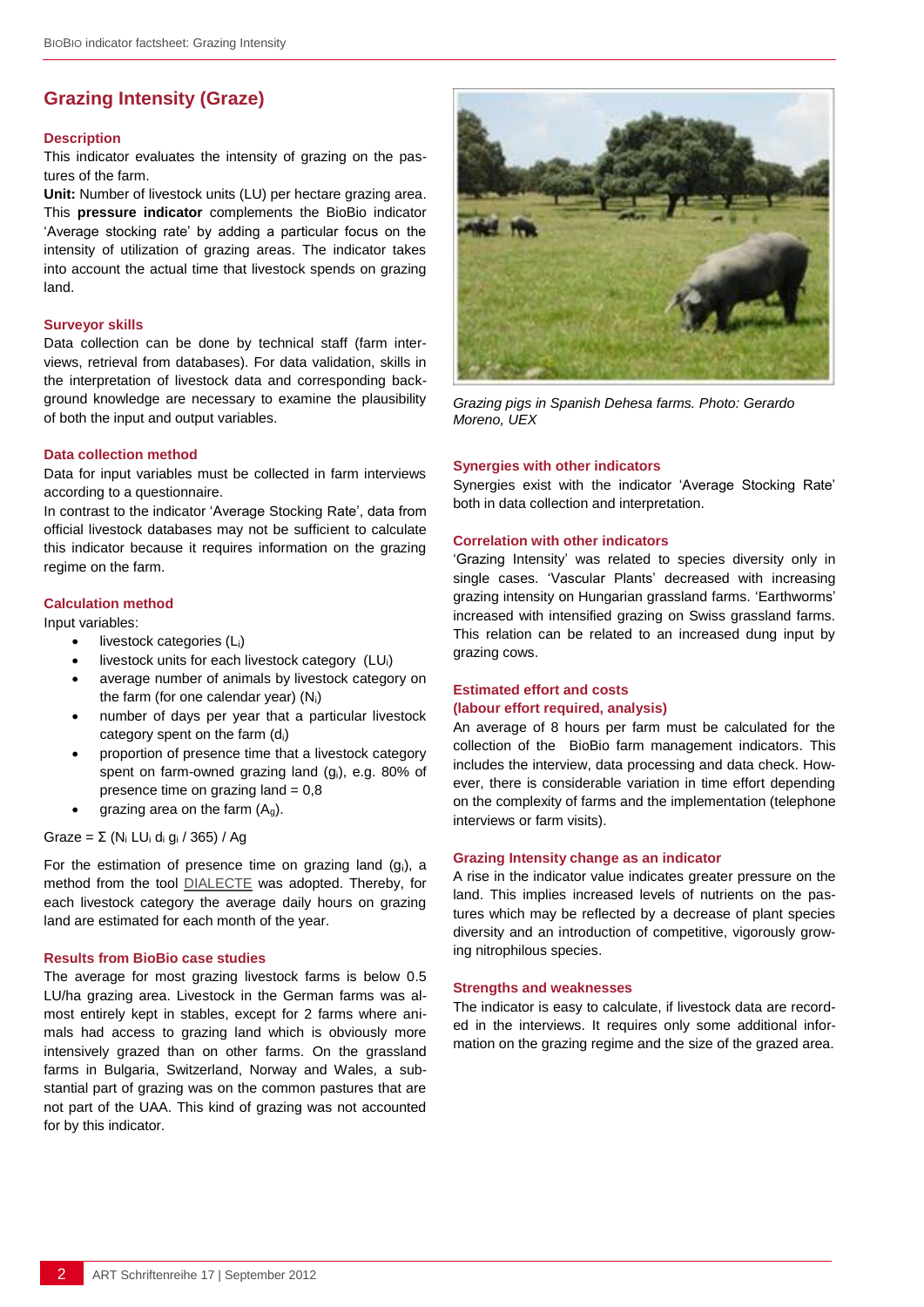

## *'Grazing intensity' in BioBio case study farms (grazing livestock units per ha grazing area)*

*Legend: the colour of the bars signify the type of land management. Yellow: arable including horticulture; green: grassland; blue: mixed arable and grassland; pink: tree-based systems.*

ART Schriftenreihe 17 | September 2012 3 Austria France Netherland Hungaria France Netherland Hungaria Switzerland Hungaria Switzerland Hungaria Switzerland Hungaria Switzerland Hungary Austria France Netherland Hungary A In large areas that are grazed by free-ranging livestock, such as the Dehesas, there may be pronounced differences in 'Grazing Intensity' between different parts of the farm, depending e.g. on accessibility and grazing preferences. Thus, the indicator 'Grazing Intensity' only reflects an average value that may not correspond to the actual pressure in some parts of the farm.